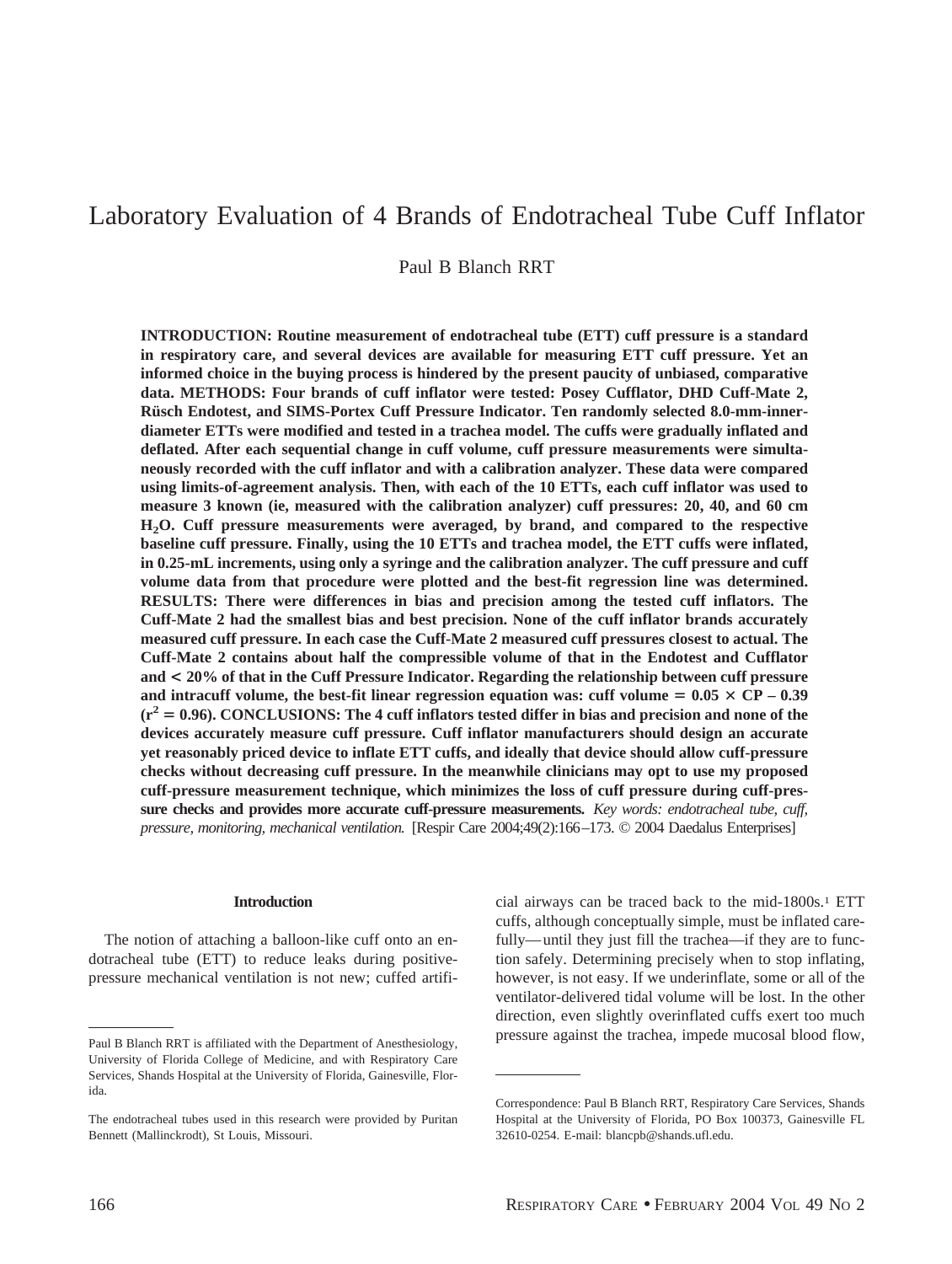and eventually predispose to ischemic complications. Not surprisingly, a debate over the best inflation technique arose early; by 1904 clinicians were already experimenting with "self-inflating" cuffs,<sup>1</sup> presumably to avoid errors secondary to filling technique. Today, 100 years later, most cuffs are still inflated by hand, and the debate over the optimal filling strategy rages on.

Devastating,<sup>2</sup> even fatal,<sup>3</sup> tracheal complications secondary to overinflated cuffs began appearing in the literature as early as the 1930s. Yet it wasn't until the 1980s that endoscopic studies conclusively demonstrated impaired tracheal mucosal blood flow at cuff-to-tracheal wall pressures (CTWP) of  $28-34$  cm  $H<sub>2</sub>O$  and complete blocking of blood flow at CTWP  $\geq$  50 cm H<sub>2</sub>O.<sup>4,5</sup> Based on those data it seems obvious that whenever possible CTWP should be maintained at or below  $34 \text{ cm H}_2\text{O}$ . However, it is difficult to directly measure CTWP, so clinicians operate under the assumption that with a high-volume, lowpressure ETT cuff the CTWP is lower than cuff pressure (CP). If that assumption is accurate, then maintaining CP below 34 cm H<sub>2</sub>O should avoid excessive CTWP.

Unfortunately, clinicians cannot simply use the lowest CP that effectively seals the trachea, because too low a CP can allow silent aspiration of pharyngeal secretions.<sup>6</sup> Bernhard et al first studied this issue and found that silent aspiration was likely unless CP was maintained at or above  $25-27$  cm  $H<sub>2</sub>O<sub>2</sub>$ . More recently a study clearly linked low CP to silent aspiration and nosocomial pneumonia.8 Ideally then, to be safe, CP must be at least  $25 \text{ cm H}_2\text{O}$  but not more than 34 cm  $H_2O$ . That is a very narrow range—one that cannot always be maintained. A report by Stauffer et al9 in 1981 underscored that point. Although they used modern ETTs and optimal inflation techniques, at follow-up 11% (3 of 27) exhibited tomographic evidence of tracheal stenosis at the cuff site—though not unexpectedly, since each of the patients required a  $CP > 34$  cm H<sub>2</sub>O to adequately seal the trachea during positive-pressure ventilation.

The possibility of cuff-induced tracheal ischemia led to an early call for routine CP measurements.10 Other compelling reasons to routinely monitor CP are:

1. Gradual pressure loss due to leaks in either the cuff or the check valve in the pilot line.

2. Cuffs absorb certain gases (eg, nitrous oxide) and gradually expand.11

3. Mismanaged CP can gradually dilate the trachea.12,13

4. CP may need frequent adjustment when patient conditions change. Thus, routine CP measurements are now an established standard in respiratory care practice.14

The practice of using a bedside mercury manometer (modified with oxygen tubing and a stopcock) to fill ETT cuffs or check CP,10 though practical and economical, was abandoned after it was found to be flawed. One report stated that if a 4-way stopcock is not used in the appropriate manner when filling the cuff or checking CP, the measurement will be erroneous, due to gases lost from the cuff during compression of the oxygen tubing between the stopcock and the mercury manometer and between the cuff and the manometer.10 Several medical equipment manufacturers sell devices designed for inflating ETT cuffs and, presumably, for checking CP. Though most cuff inflators obviate additional tubing and stopcocks, they all rely on aneroid manometers; since all manometers contain at least some compressible volume, it is reasonable to wonder how much compressible volume is contained in today's commonly-used cuff inflators and how much that compressible volume affects the CP measurement. That and other questions involving cuff inflators remain unanswered. The present study evaluated the hypothesis that 4 brands of cuff inflator are not different.

#### **Methods**

This study was conducted in 3 phases, and 4 brands of cuff inflator were tested (Fig. 1): Cufflator (JT Posey Company, Arcadia, California), Endotest (Rüsch, Duluth, Georgia), Cuff Pressure Indicator (SIMS-Portex, Keene, New Hampshire), and Cuff-Mate 2 (DHD Healthcare, Canastota, New York). In phase 1, which simulated using a cuff inflator to fill an ETT cuff, each cuff inflator brand was tested for bias and precision. I tested 2 Cufflators, 2 Endotests, and 2 Cuff Pressure Indicators, and, because it is no longer being marketed, 1 Cuff-Mate 2. Before testing, 10 randomly selected 8.0-mminner-diameter ETTs (Hi-Lo, Puritan Bennett, St Louis, Missouri) were modified by cutting and then reconnecting the pilot line with a tiny, in-line, plastic T-piece (Industrial Specialties, Englewood, Colorado), and by placing a 3-way stopcock into the check valve at the end of each pilot line.

During testing, each cuff inflator was, in turn, attached (via the stopcock in the ETT pilot line) to each ETT and



Fig. 1. Four brands of cuff inflator were tested. A: Cuff-Mate 2. B: Cufflator. C: Cuff Pressure Indicator. D: Endotest.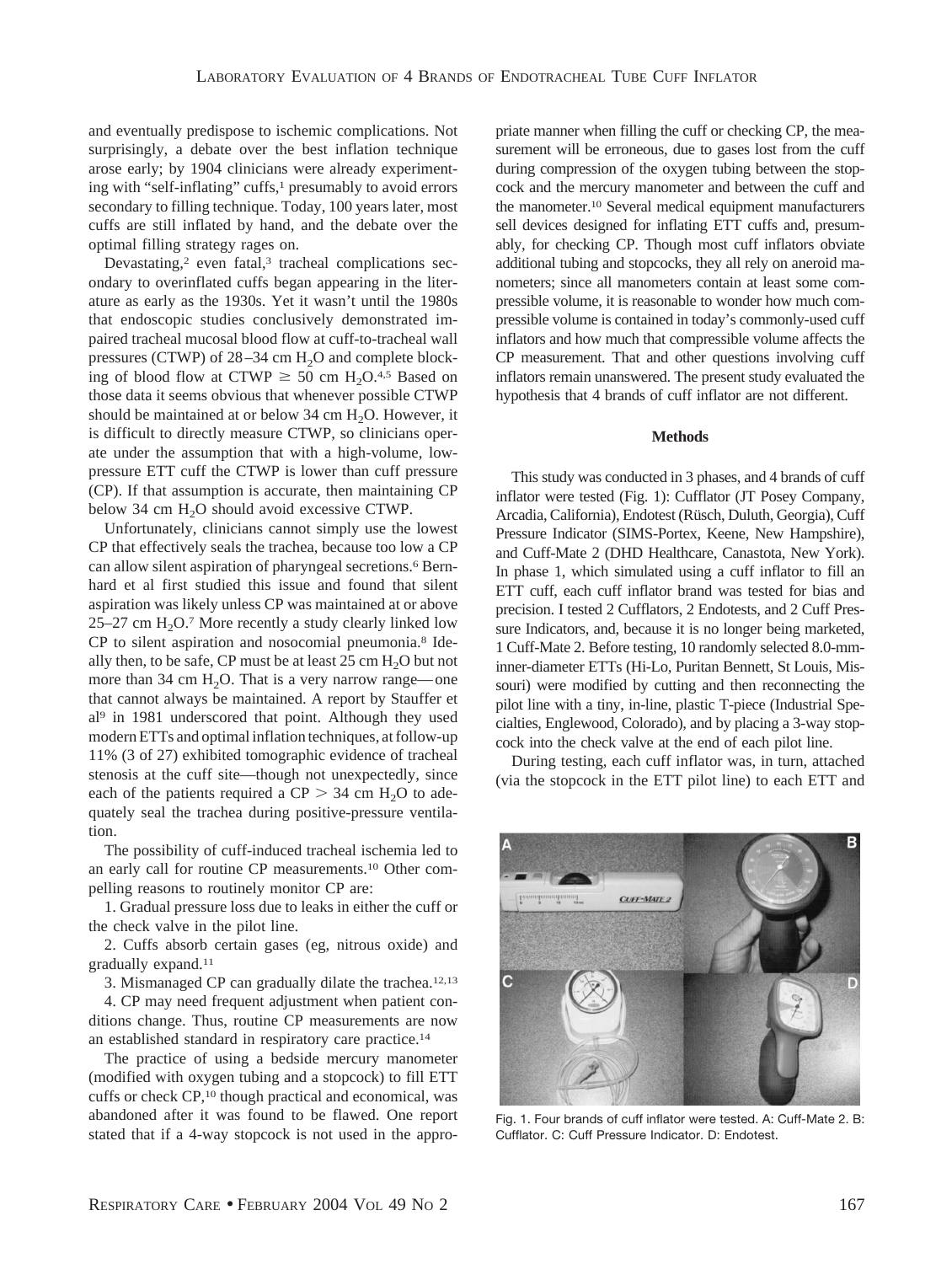(via a very short piece of tubing) to the calibration analyzer (RT-200, Allied Healthcare Products, St Louis, Missouri). The ETT was placed in the trachea model (Imatrach, Puritan Bennett, St Louis, Missouri) and gradually, sequentially inflated and then deflated, using a syringe (Monoject, Kendall, Mansfield, Massachusetts) attached to the stopcock (Fig. 2). After adding or removing each increment or decrement of air, the stopcock was turned, disconnecting the syringe and connecting both the cuff inflator and calibration analyzer, and the readings were simultaneously displayed by the cuff inflator and calibration analyzer (see Fig. 2); then the stopcock was returned to its original position.

Any compressible volume inside the tubing connecting the ETT cuff (via the T-piece in the pilot line) and the calibration analyzer increases the compressible volume of the cuff system. In addition, the tubing connecting the front panel of the calibration analyzer to the pressure transducer inside the analyzer and volume within the transducer also increase the compressible volume of the cuff. To minimize the compressible volume the calibration analyzer's case was opened and the T-piece in the ETT pilot tube was connected with a very short piece of tubing to the transducer inside the analyzer (see Fig. 2). The additional volume added by the T-piece, tubing, and transducer was measured by carefully filling each with isopropyl alcohol, using a 1 mL syringe; the total additional volume was 0.33 mL.



Fig. 2. Test setup used to measure intracuff pressure (CP) simultaneously with a cuff inflator and a calibration analyzer. A small, plastic T-piece was placed into the pilot line of an 8.0-mm-innerdiameter endotracheal tube (ETT) and connected directly to the pressure transducer inside the calibration analyzer (insert, upper left corner). A syringe and cuff inflator was attached to the ETT via a stopcock in the check valve at the end of the pilot tube. The ETT was placed into the trachea model.

For the purposes of this study that additional compressible volume was considered inconsequential, for 2 reasons: (1) it introduces only a very small systematic error that would equally influence measurements from each of the 4 cuff inflator brands and (2) with the 10 ETT cuffs studied (when in the trachea model) the mean  $\pm$  SD volume required to create a CP of 10 cm  $H_2O$  was  $12.42 \pm 0.61$  mL, and the mean  $\pm$  SD volume required to create a CP of 60 cm H<sub>2</sub>O was  $15.14 \pm 0.60$  mL, and the additional 0.33 mL represents, respectively, only 2.6% and 2.2% of the total volume of the system (ETT cuff, pilot tubing, T-piece, tubing, and transducer).

Phase 2 of the study was designed to simulate a series of routine CP measurements. The same equipment setup was used as in phase 1, except the cuff inflator was removed from the stopcock during pre-pressurization of each ETT cuff. Each cuff was first inflated to 60 cm  $H_2O$ , as measured with the calibration analyzer, using only the syringe and stopcock. After inflating to a CP slightly greater than 60 cm  $H<sub>2</sub>O$ , CP was allowed to equilibrate for 1 minute, after which air was added or subtracted until CP was stable at  $60 \pm 0.1$  cm H<sub>2</sub>O for at least 1 minute. At that point, with the stopcock positioned to maintain CP, a cuff inflator was firmly attached to the open port of the stopcock. The stopcock was then rotated to the position that simultaneously connects the ETT cuff, calibration analyzer, and cuff inflator. After 1–2 minutes, to allow the temperature and pressure in the cuff to equilibrate, I recorded the resultant CP measured by the calibration analyzer.

During the measurement CP was simultaneously displayed on both the cuff inflator and the calibration analyzer (see Fig. 2), but, because the baseline CP was established with the calibration analyzer and to avoid intradevice measurement errors, the CP measurements were taken only from the calibration analyzer. This step-by-step process was then repeated, using each of the cuff inflators of each studied brand, and again with each of the 10 ETTs. Then the entire procedure was conducted again at CP of 40 and 20 cm  $H_2O$ . This produced 20 CP measurements for each tested cuff inflator brand at each of the 3 CPs (20, 40, and 60 cm  $H_2O$ , except for the Cuff-Mate 2 which had only 10 measurements because only 1 Cuff-Mate 2 was tested.

In phase 3 of the study each of the 10 ETTs was, in turn, placed into the trachea model and pre-inflated to 10 cm  $H<sub>2</sub>O$  (as measured by the calibration analyzer) using the syringe and stopcock. (The cuff inflators were not required during this phase.) Then, using a 1-mL syringe, the cuff was incrementally inflated, 0.25 mL per increment, until CP reached approximately 60 cm  $H_2O$ . After adding each 0.25-mL aliquot of air the stopcock was rotated, thereby trapping the air in the ETT cuff. While the stopcock was rotated, the syringe was removed and refilled, as necessary. After turning the stopcock CP was allowed to equilibrate for about 30 s before recording the total volume of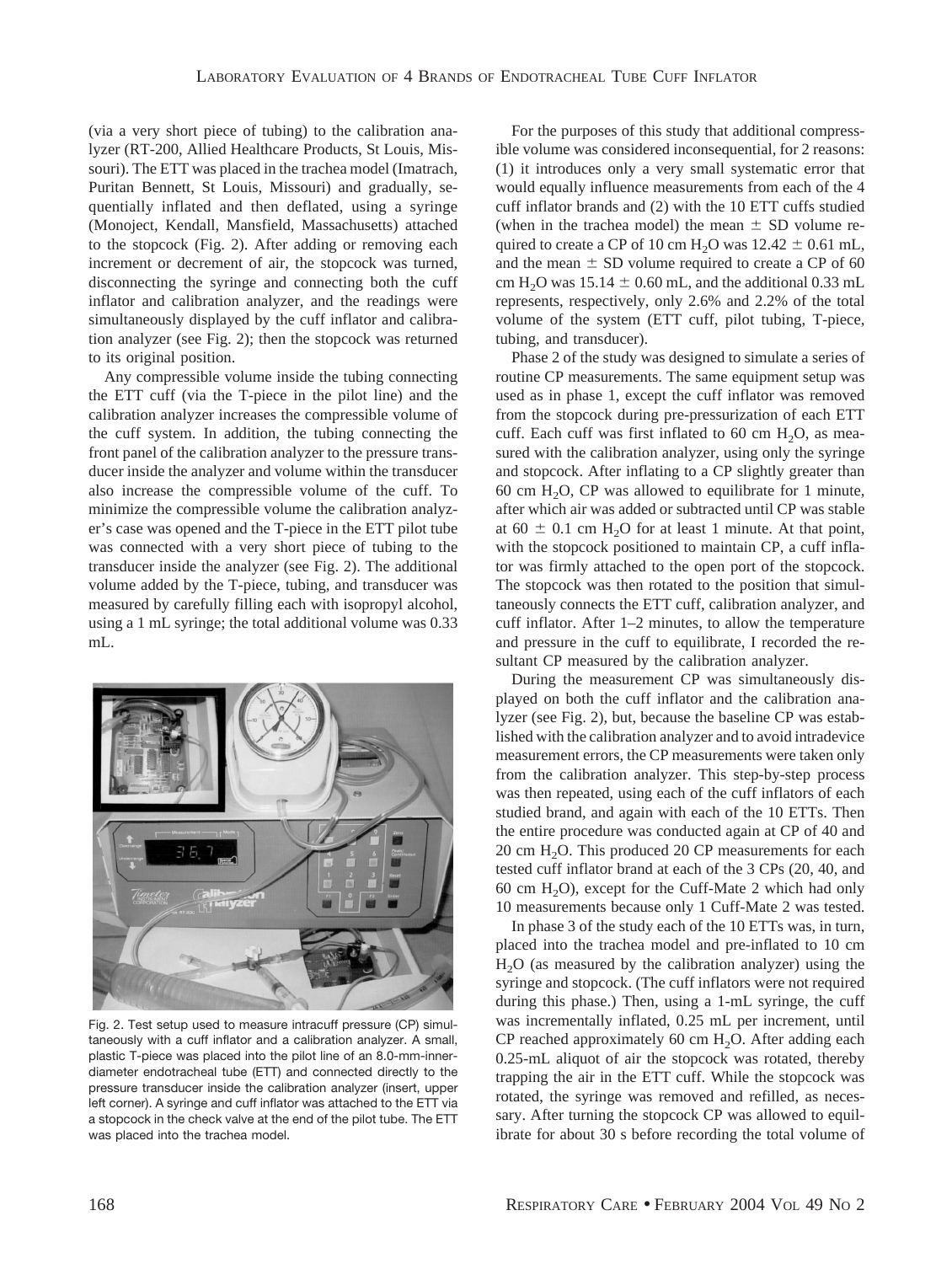air added to the cuff so far (cuff volume at  $10 \text{ cm H}_2$ O CP was considered zero) and the currently displayed CP.

# **Statistical Analysis**

The phase 1 data were analyzed using limits of agreement analysis.15 The 4 studied brands were analyzed separately. Bias was taken as the mean difference between the CP measurement from the calibration analyzer and that from the cuff inflator. Precision was taken as the range included between  $\pm$  2 SD from the mean difference.

In phase 2 the CP measurements were averaged, by brand, and compared to the respective actual CP (20, 40, or 60 cm  $H_2O$ , measured with the calibration analyzer) using a 1-sample *t* test. The cuff inflators were then compared, by brand, at each of the 3 CPs (20, 40, or 60 cm  $H<sub>2</sub>O$ ) using a 1-way, repeated-measures analysis of variance. Post-hoc multiple comparisons were made using Tukey's honest significant difference test. Differences were considered statistically significant when  $p < 0.05$ .

The data from phase 3 (total cuff volume versus CP data) were used to create a scatter plot (Fig. 3), which shows a distinctly linear pattern. The best-fit linear equation was determined using the technique of least squares, and the regression line appears as a straight line among the data points in Figure 3. The prediction equation was then solved twice: first for the cuff volume at the pre-existing (ie, calibration-analyzer-measured) CP and then again for the CP measurement from the cuff inflator. This process was repeated for each of the 3 CPs tested, with each cuff inflator brand. Cuff volume predicted at the measured CP was then subtracted from the volume predicted at the pre-existing CP; the difference provides a reasonable estimate of the volume of gas lost to compression during a routine CP check, by brand and by pre-existing CP. Boyle's law indicates that these cuff volume differences are directly proportional to the empty volume contained within a particular cuff inflator brand, or, alternatively, that the magnitude of the difference between a preexisting and measured CP is inversely proportional to the magnitude of the empty volume within the cuff inflator.

All descriptive statistics, regression modeling, and hypothesis testing were performed with commercially available software (Statistica AX, version 6.0, Stat-Soft, Tulsa, Oklahoma). The regression models were solved at various CPs (using Mathcad 2000, MathSoft, Cambridge, Massachusetts).

### **Results**

There were differences in bias and precision between the cuff inflator brands. The mean  $\pm$  SD bias and precision were: Cuff-Mate  $0.1 \pm 1.2$  cm H<sub>2</sub>O; Cufflator  $0.7 \pm 1.2$ 1.9 cm H<sub>2</sub>O; Cuff Pressure Indicator  $-0.9 \pm 1.2$  cm H<sub>2</sub>O; Endotest  $-0.9 \pm 1.3$  cm H<sub>2</sub>O (Fig. 4). Interestingly, all of the tested cuff inflators had at least some systematic error, most noticeably at higher CPs; that is, they either gradually trended up or down, compared to the calibration analyzer. The 2 Cufflators I tested trended in opposite directions. The Cuff-Mate 2 systematically trended upward, whereas the Endotests and Cuff Pressure Indicators all trended downward. The 2 Endotests performed the most comparably, but Endotest was also the only brand to exhibit hysteresis—slightly different pressures during inflation versus deflation (see Fig. 4).

When used to perform the 3 routine, simulated CP checks, each of the tested brands significantly lowered the pre-existing CP (Fig. 5). Under all 3 of the tested conditions, the Cuff-Mate 2 reduced the pre-existing CP significantly less than the other 3 brands. The Endotest and Cufflator were not different in this regard, but both reduced the CP significantly less than the Cuff Pressure Indicator (see Fig. 5).

Using the data gathered in phase 3, the best-fit linear regression model predicting cuff volume was: cuff volume  $= 0.05 \times CP - 0.39$ . The coefficient of determination  $(r<sup>2</sup>)$  for that equation was 0.96. At a pre-existing CP of 60 cm  $H_2O$ , 0.3 mL was lost to compression with the Cuff-Mate 2; approximately 0.5 mL was lost with either the Endotest or Cufflator; and 1.5 mL were lost with the Cuff Pressure Indicator. The results from the other 2 CP levels were nearly identical. From those data it appears that Cuff-Mate 2 has about half the internal, compressible volume of the Bourdon gauges used by the Endotest and Cufflator devices. It can be further inferred that the Cuff-Mate 2 contains  $\leq 20\%$  of the compressible volume in the Cuff Pressure Indicator's tubing, check valve, and manometer.

#### **Discussion**

The primary findings of the present study are:

1. There are measurable differences in bias and precision between the 4 tested cuff inflator brands.

2. All of the tested cuff inflators exhibited some form of systematic error, most noticeably at high CPs.

3. None of the tested devices can measure an existing CP without significantly reducing the pre-existing CP, and the higher the pre-existing CP, the greater the CP loss. The Cuff-Mate 2 reduced CP the least.

4. The Cufflator and Endotest contain approximately the same compressible volume, whereas the other cuff inflators have different compressible volumes.

It is important to note that these bias and precision differences may or may not represent clinically relevant information; that distinction must be decided by the individual clinician in the context of the requirements and expectations of his or her facility. For the vast majority of patients the differences are probably moot, particularly if 90% of patients do not require a high CP to adequately seal the trachea, as Stauffer suggests.<sup>9</sup> That is, if we consider *only* the CPs within the normal range (25–34 cm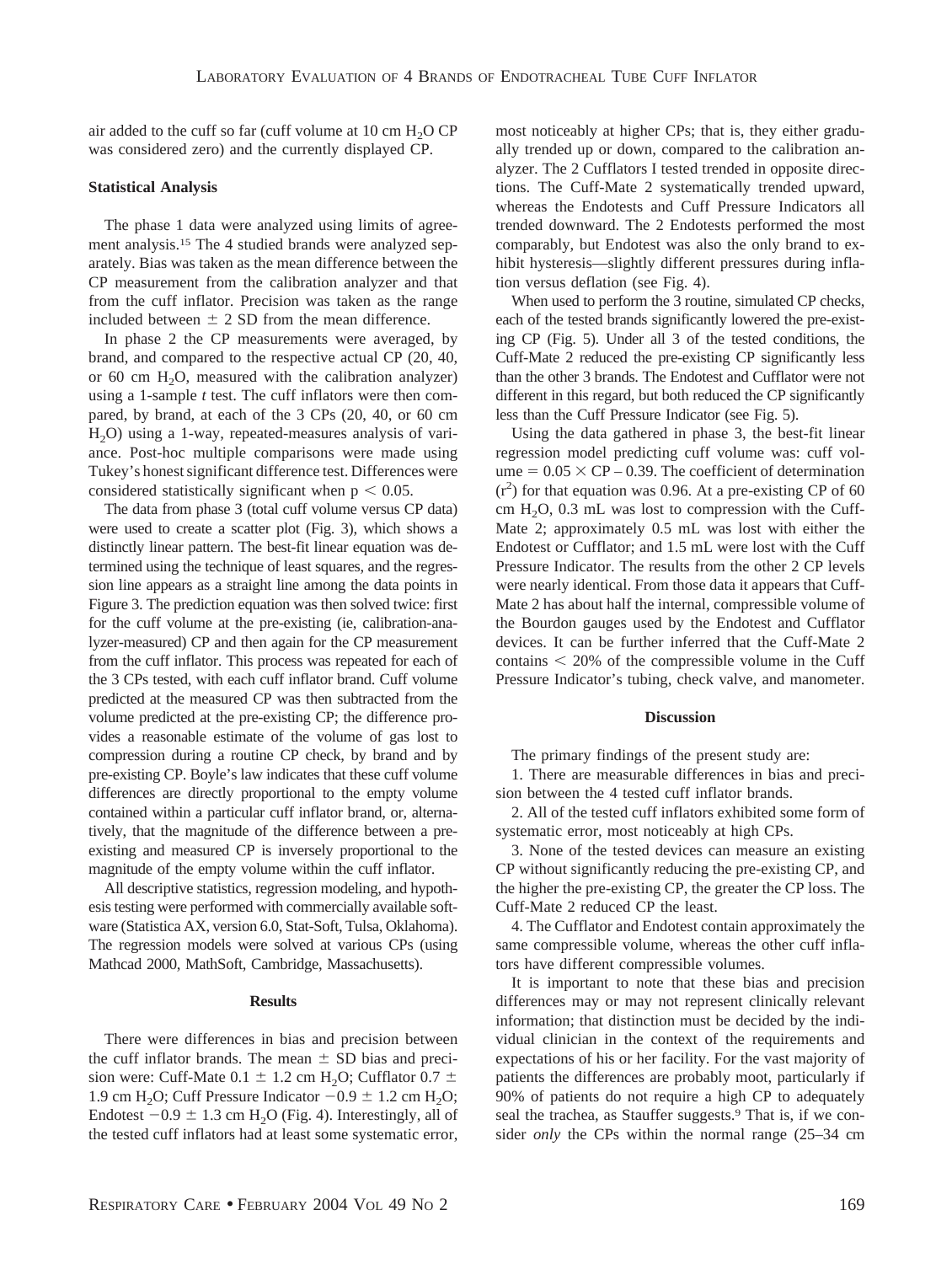

Fig. 3. Intracuff pressure (CP) versus total intracuff volume with 10 randomly selected 8.0-mm-inner-diameter endotracheal tubes, which were, in turn, positioned within the trachea model and incrementally inflated, using aliquots of 0.25 mL of air. Total intracuff volume at 10 cm H<sub>2</sub>O was considered zero. CP measurements (data points represented by triangles) were taken after allowing each aliquot time for thermal equilibration. The best-fit linear regression (solid line), determined with the technique of least squares, was: cuff volume = 0.05  $\times$  $CP - 0.39$ . The coefficient of determination  $(r^2)$  was 0.96.

H<sub>2</sub>O), then it appears that each of the tested brands offers a clinically acceptable degree of accuracy. Outside of the normal range, however, each of the tested cuff inflators suffered a noticeable degradation in agreement, which was not the result of a change in precision (which stayed relatively unchanged), but rather a systematic increase or decrease in bias (see Fig. 4). With regard to the accuracy of medical recordkeeping, this finding may cause some concern. Pragmatically though,  $CP < 25$  cm  $H<sub>2</sub>O$  is seldom used (because of the risk of aspiration and resulting pneumonia), and when a  $CP > 34$ cm  $H<sub>2</sub>O$  is required, the cuff is generally filled so as to minimize leak around the ETT cuff during mechanical ventilation (regardless of the risk to the trachea), not by filling the cuff to a specific CP value. These data also suggest that with some brands (possibly any brand) there can be measurable intradevice variability. For instance, CPs measured by the 2 Cufflators I tested began to separate at about 30 cm  $H_2O$ , and from there exhibited systematic errors of about the same magnitude but in opposite directions. Also, the Endotest devices showed noticeable hysteresis above 30 cm  $H_2O$ ; unfortunately, it is not possible to distinguish from the data which leg of the loop is inflation and which is deflation (see Fig. 4).

Cox and Schatz recommend measuring CP with a syringe, 4-way stopcock, and manometer.10 That configuration allows for simultaneous filling of the ETT cuff, tubing, and manometer. Manufactured cuff inflators are also recommended, because they provide the same functionality in a self-contained package. Unfortunately, the present study's data demonstrate that, with the cuff inflator brands tested, the ETT cuff can be *filled* accurately, but the recommended types of equipment do not permit measuring pre-existing CP without substantially lowering the CP in the process of measuring it. In light of that, it is unclear how clinicians are supposed to perform routine CP measurements. Depressurizing the ETT cuff and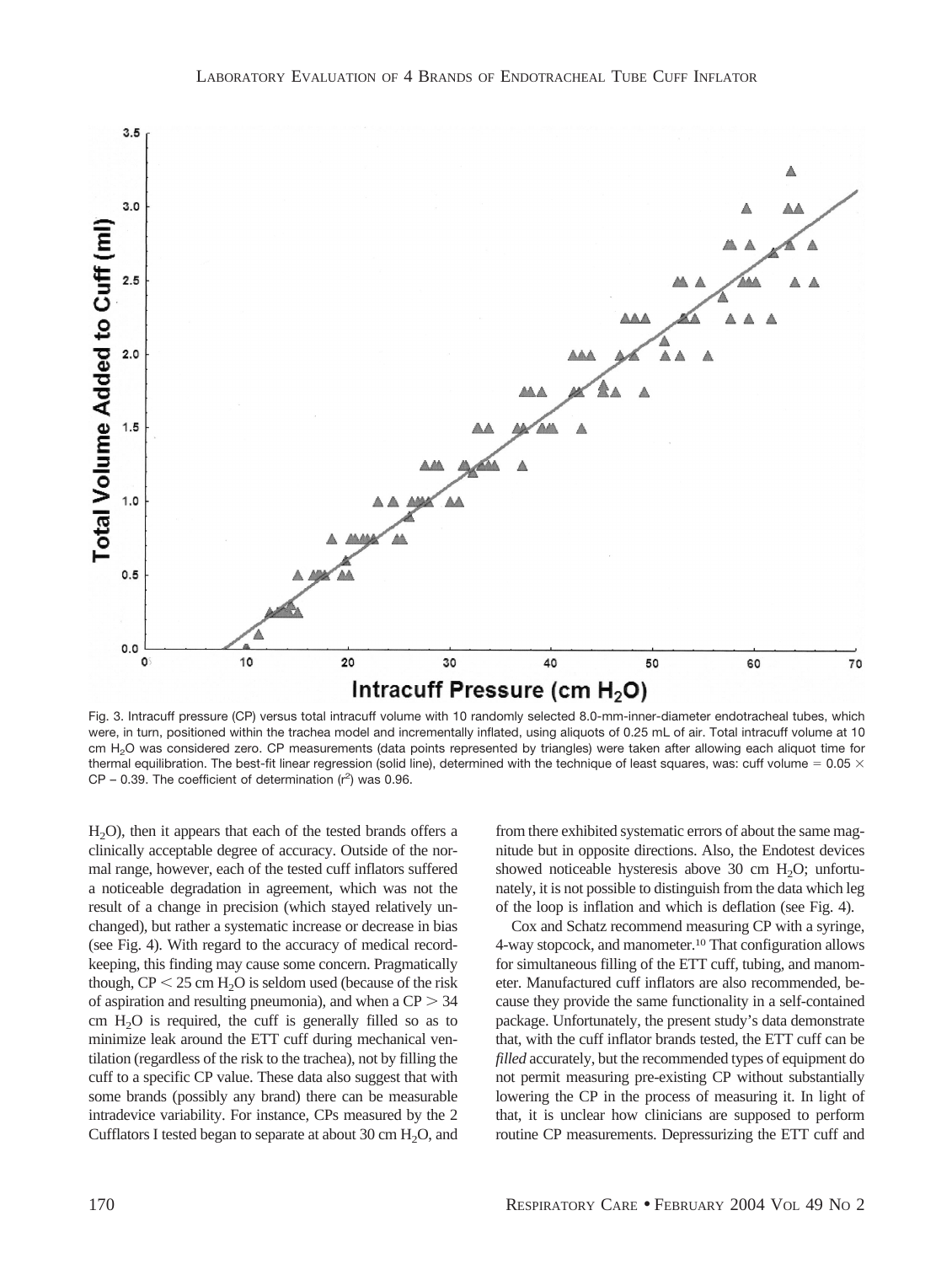

Fig. 4. Analysis of limits of agreement in cuff pressure for 4 cuff inflator brands. Except for the Cuff-Mate 2 (of which only one was tested), two of each cuff inflator model were tested; in the graphs the filled circles represent the measurements from one of the tested cuff inflators and the open circles represent the measurements from the other cuff inflator. Upper Left: Cufflator. Upper Right: Endotest. Lower Left: Cuff-Mate 2. Lower Right: Cuff Pressure Indicator. The measurements made with each brand were compared against simultaneouslyobtained measurements made with the calibration analyzer. The horizontal axis represents the mean of the arithmetic sum of the values measured with the calibration analyzer and the cuff inflator. The vertical axis represents the difference between the 2 measurements (calibration analyzer minus cuff inflator). The light dashed line represents the mean difference, or bias. The darker dotted lines represent the precision ( $\pm$  2 standard deviations from the mean difference).

then refilling it to the desired CP is certainly not a safe practice. Deflating an ETT cuff, even for a moment, risks silent aspiration of any secretions that may have accumulated above the cuff. Even if the oropharanyx is thoroughly suctioned before deflating the cuff, secretions can still remain pooled above an ETT cuff. Simply adding or releasing air until a minimum leak, minimum occlusion, or the desired CP is obtained also has shortcomings. If the CP is decreased far enough (as the Cuff Pressure Indicator brand might), secretions accumulated above the ETT cuff may leak past the partially deflated cuff before it can be restored to the proper CP. The instructions available for using ETT cuff inflators do not discuss this important issue but instead are limited to step-by-step procedures for filling the ETT cuff.

There is no question that routine CP checks are a standard of care, yet it is unclear whether clinicians should (1) measure and chart the pre-existing CP before re-establishing CP, (2) measure and chart CP only following adjustment, or (3) both. This confusion makes the phrase "routine CP measurement" a potential misnomer; it might be equally appropriate to refer to the procedure as a "routine CP adjustment." Unquestionably, a routine pressure adjustment restores optimal CP, but it also poses a risk for silent aspiration while ignoring potentially important information that would be revealed by sequentially measuring and charting the pre-existing CP. Theoretically, the safest and most informative approach to routine CP check would be to measure and report both the preexisting CP and the CP following adjustment.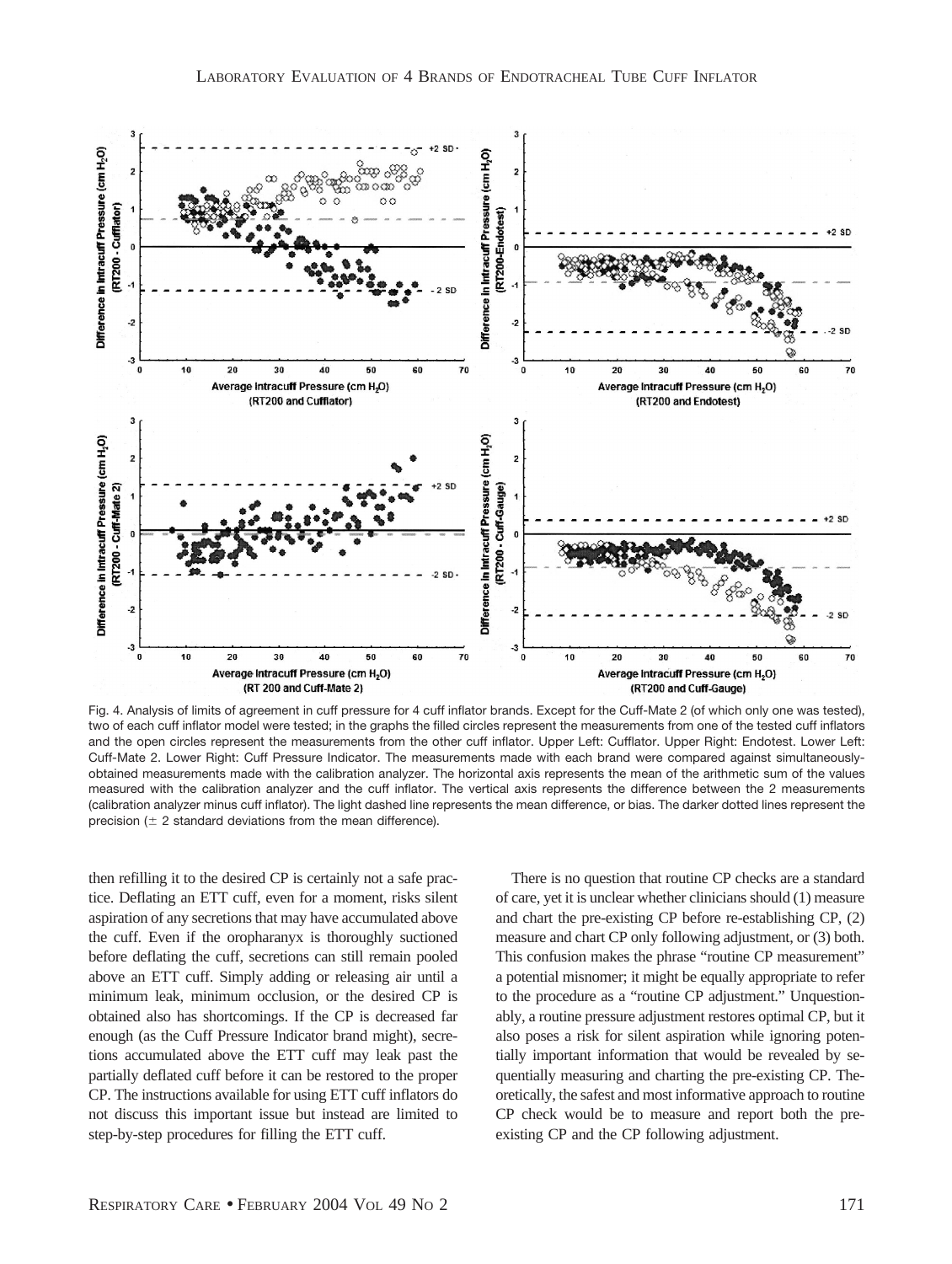

Fig. 5. Mean  $\pm$  SD intracuff pressures (CP) with 4 cuff inflator brands: Cuff-Mate 2, Cufflator, Endotest, and Cuff Pressure Indicator. The black bars represent CP measurements taken when the actual CP (as measured with the calibration analyzer) was 60 cm H<sub>2</sub>O. The hatched bars represent CP measurements taken when the actual CP was 40 cm H<sub>2</sub>O. The gray bars represent CP measurements taken when the actual CP was 20 cm H<sub>2</sub>O. \* p < 0.05 compared to the Cufflator, Endotest, and Cuff Pressure Indicator.  $\dagger$  p < 0.05 compared to the Cuff-Mate 2 and the Cuff Pressure Indicator.

Cuff inflators (including the "home-made" syringe, stopcock, tubing, and manometer setup) can be categorized into 2 basic groups:

1. Bourdon gauge types (such as the Cufflator, Endotest, and Cuff Pressure Indicator)

2. Electronic pressure transducer type (such as Cuff-Mate 2)

A Bourdon gauge (aneroid manometer) contains a hollow, metal bellows that expands or contracts when exposed to internal changes in pressure; the expansion or contraction is transmitted to a series of gears that move the gauge's pressure-indicator needle. All Bourdon gauges contain volume, even when not pressurized. In comparison, miniature pressure transducers have very little internal volume; the present data suggest that the transducer inside the Cuff-Mate 2 contains much less volume than the other tested devices (which contain Bourdon gauges). Based on the average CP change during the simulated CP checks and the regression model developed in phase 3, it appears that the transducer-operated Cuff-Mate 2 contains about half the internal volume of the Cufflator and Endotest and less than one fifth of the volume inside the tubing and gauge of the Cuff Pressure Indicator.

There are several potential solutions to the CP-measurement problem. First, an interested manufacturer could take note of these data and design a more accurate cuff inflator—*one with very little internal volume*. Considering the fact that a small, ballpoint-pen-shaped laser pointer can be purchased for under \$10, a similarly priced and shaped cuff inflator doesn't seem out of the question. Unfortunately, industry is moving in the opposite direction: most of the transducer-operated devices, including the Cuff-Mate 2, have been removed from the market. Possibly the industry was simply responding to clinicians, who, unaware of the performance differences, allowed pricing rather than accuracy to determine which device they purchased.